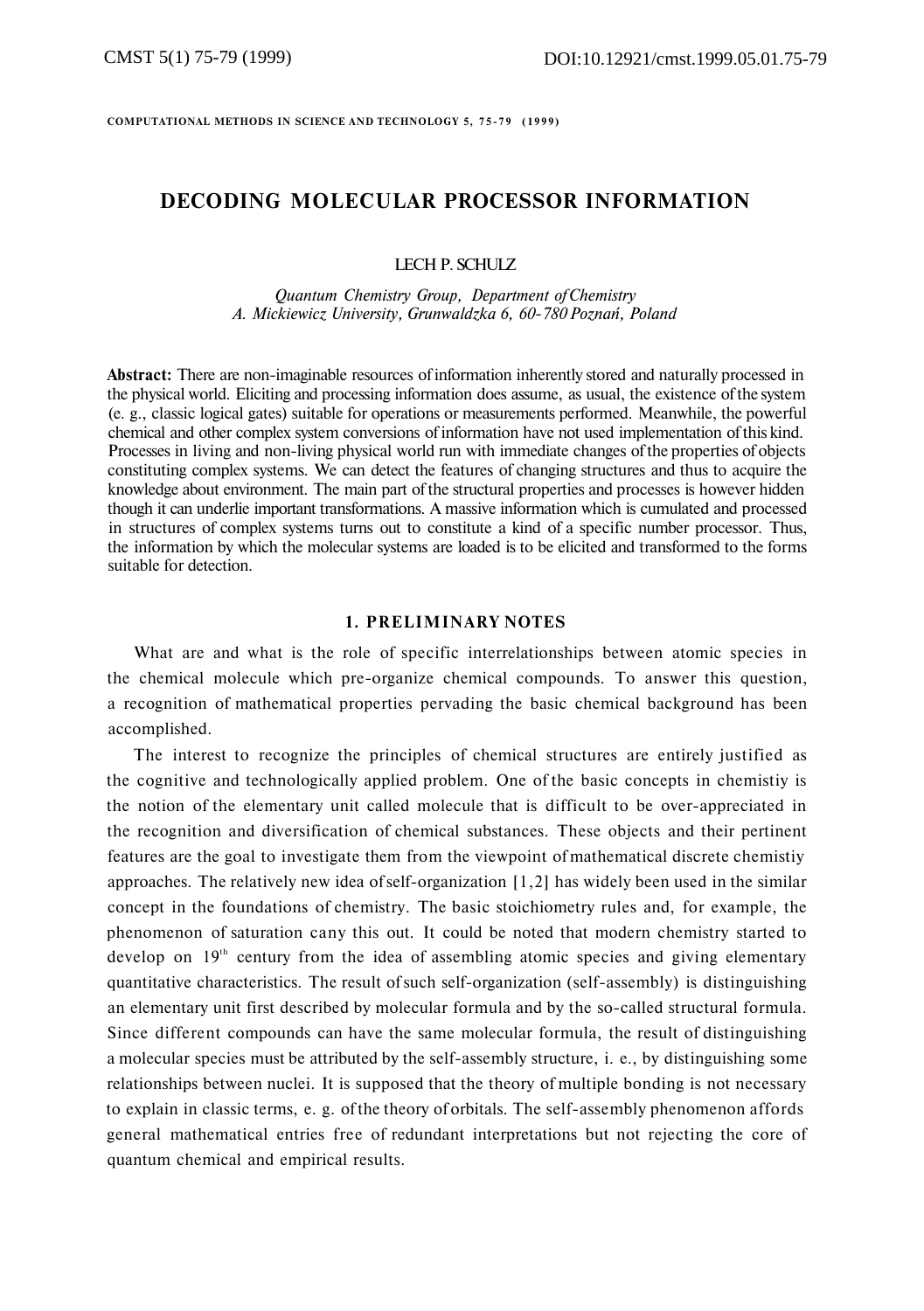Assume the class of objects denoted Obj $T$ (cf. a more advanced view of ref. [3]), i. e., a class of some pairs *(A, s*) where *s* is a structure on *A,* is partitioned by an equivalence relation *r.* Then a mapping

$$
Tp:ObjT \rightarrow U
$$

is easy to see that an operation on the types can be induced in this way. Thus, types and the operation induced can be treated as certain specific arithmetic of structural numbers (types). A well-known example is given by the types of well-ordered sets called ordinal numbers [4]. Ordinal number arithmetic is strictly reflecting the corresponding operations on the well-ordered sets. For finite case, it is simply the arithmetic of natural numbers. In general, however, ordinal numbers are not easy to interpret in the physical world. The maximal class of ordinal numbers is not even set. This shows that equivalent transformations of structures and numbers are not always leading to the suitable system to use directly it, e. g., in the nano-processor design. On the other hand, the ordinal number arithmetic remains extremely informative, for example, in the foundations of mathematics in spite of that operating this system is not replaceable by Turing machine (cf. another case [5]). The information obtained by number-type operations is supposed to be more useful and efficient than immediate corresponding transformations on the structured objects similarly as counting on natural numbers is easier than visualizing it, e. g., by handling with concrete things such as small stones. Such improvements in efficiency are considered here as decoding procedures in view of more efficient insights in the nature of systems investigated. operation  $\triangle$  is determined on the objects such that  $X \triangleq Y=Z$  where Z is again an object, then it which ascribes a set of *U* to an object of Obj*T* and such that for two objects *X*,  $YTpX = TpY$  if and only if pair (*X, Y)* fulfils *r,* is said to determine some types of the structures involved. If an

The structures underlying chemical processes are of great interest to answer what would be the kind of information encoded when the new compounds are created, e. g., during the chemical synthesis. To decode this information the procedure for the receiving and rules to operate ordinal numbers determination will be resembled for the case of chemical structures. The concept has been framed particularly in the following way.

For *X*1*, ...,Xn* reacting substrates operations on number-types:  $TpX1 + ... TpXn = TpY1 + ...$ +Tp*Ym* are to be considered. Thus, the information by which the molecular systems are loaded can be elicited and released in the forms suitable for detection. The powerful specific computational processes are to be revealed in this way. A crucial question however remains what are the chemical structures?

### **2. A CHEMICAL STRUCTURE AND ITS DECODING**

A pre-chemical object is a system  $(A, \lambda, v, \cdot)$  such that  $\lambda$  (the atomic number operation) maps *A* into the set of natural numbers *N, v* (the "bonding force" operation) is a partial mapping with the domain (dom*v*) included in the set of all subsets of A (denoted PowA) into N, and  $\cdot$ (the "bonding" operation) is a partial mapping from the Cartesian product of subsets of *A*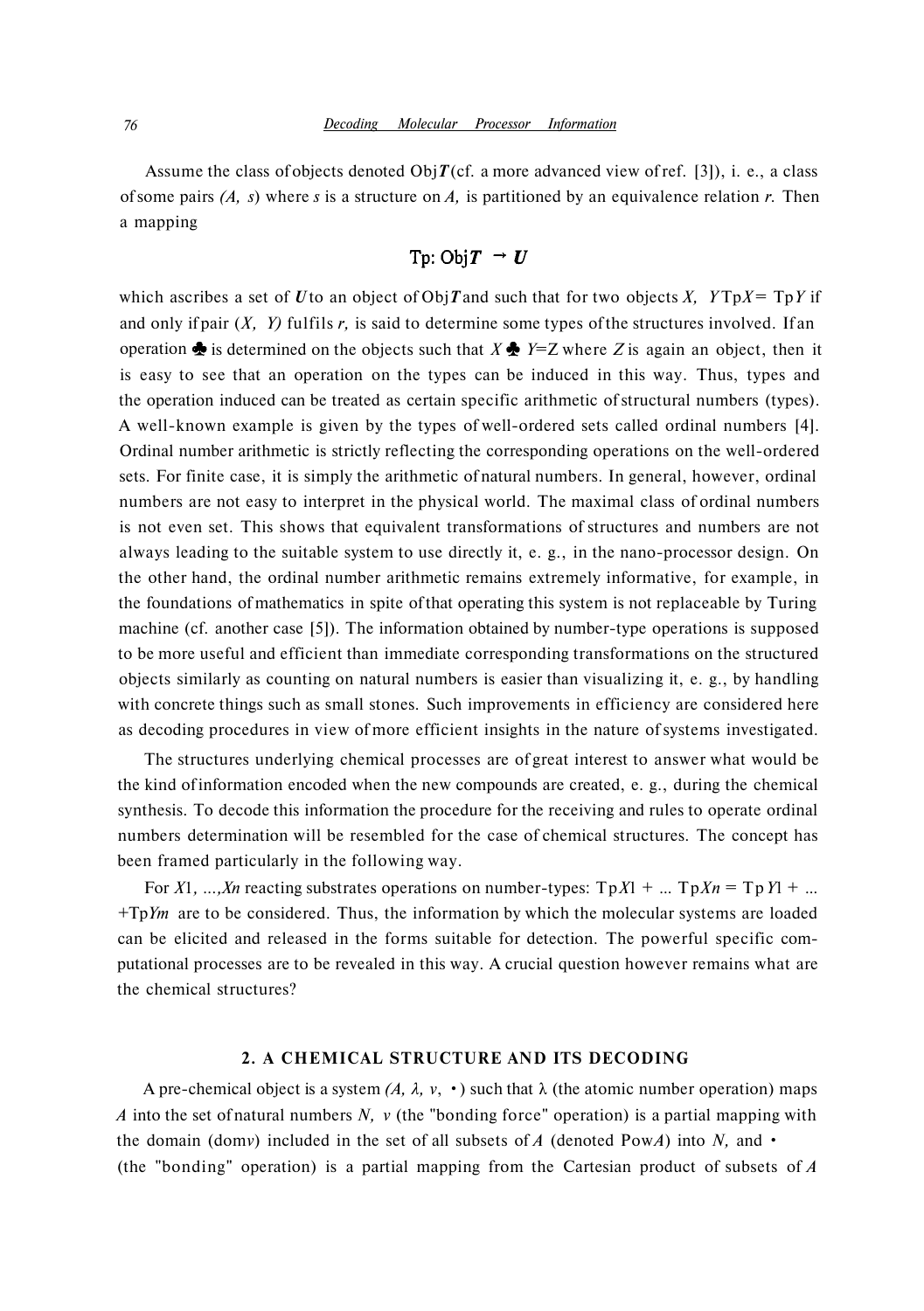(Pow*A* x Pow*A*) into *N,* To obtain commutative "bonding" operation a symmetrized multiplication is useful:

$$
\begin{array}{c}\nS \quad \text{df} \\
u \cdot v \quad = \max\{u \cdot v, v \cdot u\}\n\end{array}
$$

The non-zero values of the "bonding" operation yield the following relationship:<br> $\frac{df}{d\theta}$ <br> $\frac{f(u, v) \in \text{dom} \cdot | u \cdot v \neq 0}$ 

There are several groups of conditions that correspond to the operation mentioned or to the pairs of them. As a whole, an axiomatic system has been constituted in this way.

- I) *Condition for the underlying set A* 
	- $U_1$ ) This group includes only one condition in which finiteness of the set A is postulated, i. e., *A* has cardinality  $n \in N$ .

## II) *Conditions of the "bonding" operation*

 $B_1$ ) The condition of the excluded inclusion postulates the null values of the "bonding" operation for such pairs of subsets of *A* which are related by inclusion. Formally:

$$
\dot{r} \cap \left(\subseteq_{\text{Pow }A}\right)_{\text{SymPow }A}^{-} = \emptyset
$$

where  $\epsilon_{\text{Pow}}$  denotes the relation of inclusion in PowA and the whole expression is the closure of this relation under all symmetric relations (denoted SymPow*A*) which embrace it.

 $B_2$ ) The condition of the one direction of the "bonding" relationship. This statement establishes that if  $u \cdot v$  and  $v \cdot u$  are different, then one of the values equals 0. Formally:

$$
\forall (u, v) \in \text{dom} \stackrel{S}{\cdot} : (u \cdot v \neq v \cdot u) \rightarrow (u \cdot v = 0 \vee v \cdot u = 0)
$$

### III) *Conditions of the "bonding force" operation*

 $BF<sub>1</sub>$ ) The condition of the empty set. It is asserted the exclusion of empty set from the domain of "bonding force" operation. Formally:

## $\varphi \notin \text{dom } v$

 $BF<sub>2</sub>$ ) The condition of one element classes. In virtue of this axiom, the one element subsets of *A* (denoted  $A/I_A$ ) are included into domain of the "bonding force" operation. Formally:

## $A/I_A \subseteq$  dom  $\nu$

*BF*<sub>3</sub>) The condition of separation. Due to this statement, the multi-element classes of the domain of *v* are separated. Formally:

## $\forall u, v \in \text{dom } v \setminus A/I_A : u \cap v \neq \emptyset \Rightarrow u = v$

IV) *The condition of the fixed atomic numbers.* This statement assumes the inclusion of the atomic number operation  $\lambda$  in a general function  $\Lambda$ . Formally:

$$
\lambda\subseteq\Lambda
$$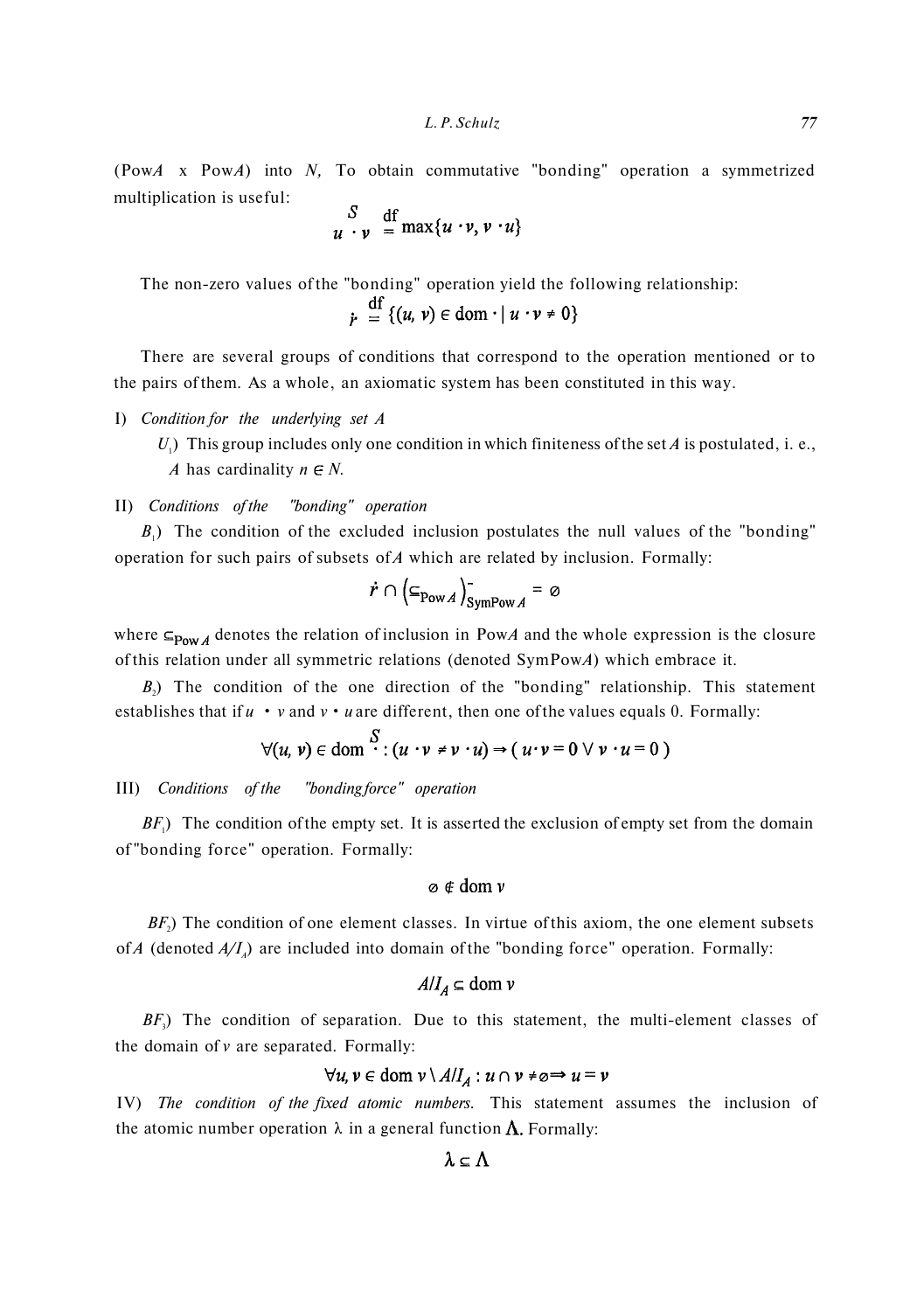Function A has been defined on the Grothendieck universes [3] and adopted to the chemical goals

### V. *Mixed conditions*

 $BO<sub>1</sub>$ ) The condition of the domain of "bonding" operation. Due to it, the domain of multiplication • includes only pairs from the domain of "bonding force" operation. Formally:

$$
dom \cdot = dom v \times dom v
$$

 $BO<sub>2</sub>$ ) The condition of the resultant "bonding force" operation. It is postulated the null value of *v* for multi-element classes if all the one element classes included are saturated. Formally:

 $\forall u \in \text{dom } v \setminus A/I_A: ((\forall v \in \text{dom} v, v \subseteq u, v \neq u: vv = \text{grad } v) \Rightarrow vu = 0)$ 

where for 
$$
v \in \text{dom } v
$$
 grad $v \stackrel{\text{df}}{=} \sum_{w \in \text{dom } v} v^S w$ 

 $Z_i$ ) The condition of zero atomic number classes. There are no relationships distinguished between forms with zero atomic number and any other. Thus, non-chemical, i. e. particularly belonging to the physics of elementary particles "bonding" relationships are eliminated. Formally:

$$
\dot{r} \cap (\text{Pow}(\lambda^{-1}\{0\} \times \text{Pow} A)^{-}_{\text{SymPow} A} = \emptyset.
$$

The chemical spaces are determined by the axioms above-mentioned. However, to get an equivalence with compensating systems, the category of chemical spaces and their morphisms is restricted by an additional statement on saturation, i. e. by

*SAT*<sub>1</sub>)

### $\forall u \in \text{dom } v: \text{grad } u \leq vu.$

SAC spaces just determined have been used for chemical investigations using the so called set - spectrum method [6].

Since the structures to be transformed to reveal the nature of the inherent information are now already determined, one can immediately ask about its mathematical significance to get solutions how an information can be released. For this aim, the theorem on the unique decomposition of chemical numbers will be used [7]. This holds in HOW - spaces  $(T, +, \cdot)$  where  $(T, +)$  is a commutative monoid and  $(T, \cdot)$  is a commutative semigroup. Thus, the spaces considered are not even integral domains. In spite of this, HOW - numbers can be decomposed only in a unique way, i. e., the following assertion holds.

Any HOW - number o equals a product of certain exponents of prime chemical numbers  $\sigma_{H}^{l}$   $\sigma_{o}^{m}$   $\sigma_{w}^{n}$  where *l, m, n* are uniquely determined positive integral numbers.

Thus, there exists a one-to-one mapping ƒ which transforms chemical numbers *T* in the threes *(/, m, n*) of the Cartesian product *N* x *N* x *N.* This is manifestly also surjective mapping.

$$
f: T \to N \times N \times N
$$
.

Since the structures can be transported a counterpart of the chemical arithmetic  $(T, +, \cdot)$  has been induced *onN*x*N*x*N,i.* e., an isomorphic arithmetic *(N* x *N* x *N,-,* +) has been received.